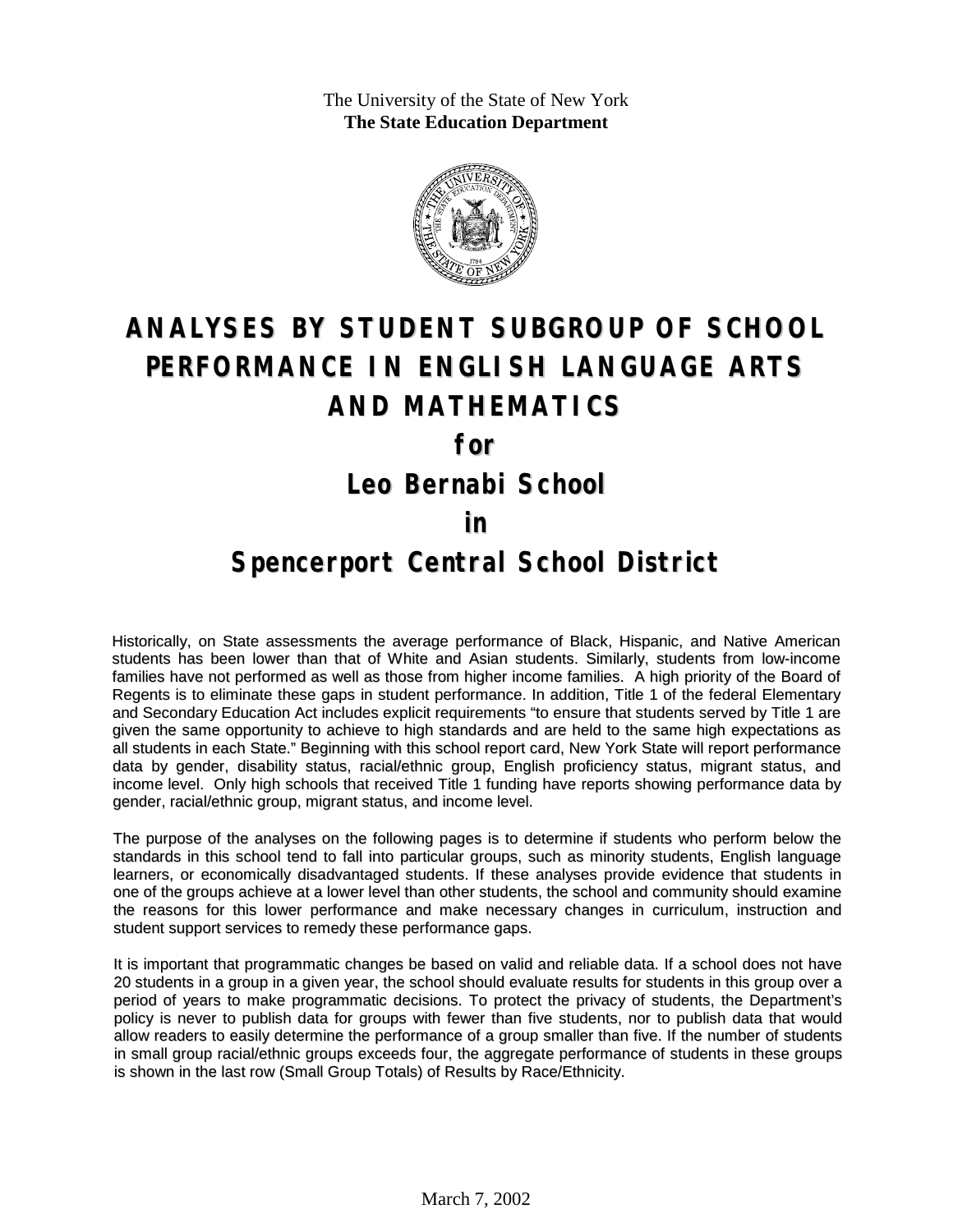# **Elementary English Language Arts**

A description of the performance levels and summary results for all general-education students and all students with disabilities can be found in the *Overview* of the New York State Report Card.

|                                          | <b>Counts of Students</b> |            |                             |               |                       |             |             |                | <b>Percentages</b><br>of Tested |                  |
|------------------------------------------|---------------------------|------------|-----------------------------|---------------|-----------------------|-------------|-------------|----------------|---------------------------------|------------------|
| <b>Student Subgroup</b>                  | <b>Not Tested</b>         |            |                             | <b>Tested</b> |                       |             |             |                | <b>Students</b>                 |                  |
|                                          | <b>ALT</b>                | <b>ELL</b> | No<br>Valid<br><b>Score</b> | Level<br>1    | Level<br>$\mathbf{2}$ | Level<br>3  | Level<br>4  | <b>Total</b>   | Level<br>$2 - 4$                | Level<br>$3 - 4$ |
| Results by Race/Ethnicity                |                           |            |                             |               |                       |             |             |                |                                 |                  |
| American Indian/Alaskan<br><b>Native</b> | $\mathbf 0$               | 0          | $\mathbf 0$                 | $\mathbf 0$   | $\mathbf 0$           | $\mathbf 0$ | $\mathbf 0$ | $\mathbf 0$    | 0%                              | 0%               |
| <b>Black</b>                             | 0                         | 0          | $\pmb{0}$                   | s             | $\mathsf{s}$          | s           | s           | 1              | $\mathbf s$                     | s                |
| Hispanic                                 | 0                         | 0          | 1                           | 0             | 0                     | $\mathbf 0$ | 0           | 0              | 0%                              | 0%               |
| Asian or Pacific Islander                | $\mathbf 0$               | 0          | 0                           | s             | $\mathbf s$           | ${\bf s}$   | $\mathbf s$ | $\overline{2}$ | $\mathbf s$                     | s                |
| White                                    | $\mathbf 0$               | 0          | $\pmb{0}$                   | s             | s                     | $\mathbf s$ | s           | 95             | $\mathbf s$                     | s                |
| Total                                    | $\mathbf 0$               | 0          | 1                           | 0             | 10                    | 66          | 22          | 98             | 100%                            | 90%              |
| Small Group Totals (s)                   | 0                         | 0          | 0                           | 0             | 10                    | 66          | 22          | 98             | 100%                            | 90%              |
| Results by Gender                        |                           |            |                             |               |                       |             |             |                |                                 |                  |
| Female                                   | $\mathbf 0$               | 0          | $\pmb{0}$                   | $\pmb{0}$     | $\overline{4}$        | 36          | 14          | 54             | 100%                            | 93%              |
| Male                                     | $\mathbf 0$               | 0          | 1                           | 0             | 6                     | 30          | 8           | 44             | 100%                            | 86%              |
| Total                                    | $\mathbf 0$               | 0          | $\mathbf{1}$                | $\pmb{0}$     | 10                    | 66          | 22          | 98             | 100%                            | 90%              |
| Results by English Proficiency Status    |                           |            |                             |               |                       |             |             |                |                                 |                  |
| <b>English Proficient</b>                | 0                         | 0          | $\pmb{0}$                   | $\pmb{0}$     | 10                    | 66          | 22          | 98             | 100%                            | 90%              |
| <b>Limited English Proficient</b>        | $\mathbf 0$               | 0          | $\mathbf{1}$                | $\pmb{0}$     | 0                     | $\mathbf 0$ | 0           | 0              | 0%                              | 0%               |
| Total                                    | $\mathbf 0$               | 0          | $\mathbf{1}$                | $\mathbf 0$   | 10                    | 66          | 22          | 98             | 100%                            | 90%              |
| Results by Income Level                  |                           |            |                             |               |                       |             |             |                |                                 |                  |
| Economically<br>Disadvantaged            | $\pmb{0}$                 | 0          | $\mathbf{1}$                | 0             | 1                     | 6           | 1           | 8              | 100%                            | 88%              |
| Not Disadvantaged                        | 0                         | 0          | $\pmb{0}$                   | $\pmb{0}$     | 9                     | 60          | 21          | 90             | 100%                            | 90%              |
| Total                                    | $\mathbf 0$               | 0          | 1                           | 0             | 10                    | 66          | 22          | 98             | 100%                            | 90%              |
| Results by Migrant Status                |                           |            |                             |               |                       |             |             |                |                                 |                  |
| <b>Migrant Family</b>                    | 0                         | 0          | $\pmb{0}$                   | $\pmb{0}$     | 0                     | $\mathbf 0$ | 0           | 0              | 0%                              | 0%               |
| Not Migrant Family                       | $\mathbf 0$               | 0          | $\mathbf{1}$                | $\pmb{0}$     | 10                    | 66          | 22          | 98             | 100%                            | 90%              |
| Total                                    | 0                         | 0          | $\mathbf{1}$                | $\pmb{0}$     | 10                    | 66          | 22          | 98             | 100%                            | 90%              |

**Note. ALT** designates severely disabled students eligible for the New York State Alternate Assessment; **ELL** designates English language learners eligible for an alternative assessment of proficiency in reading English; and **No Valid Score** designates students who did not receive a valid test score because of absence from all or part of the test or because the test was administered under nonstandard conditions.